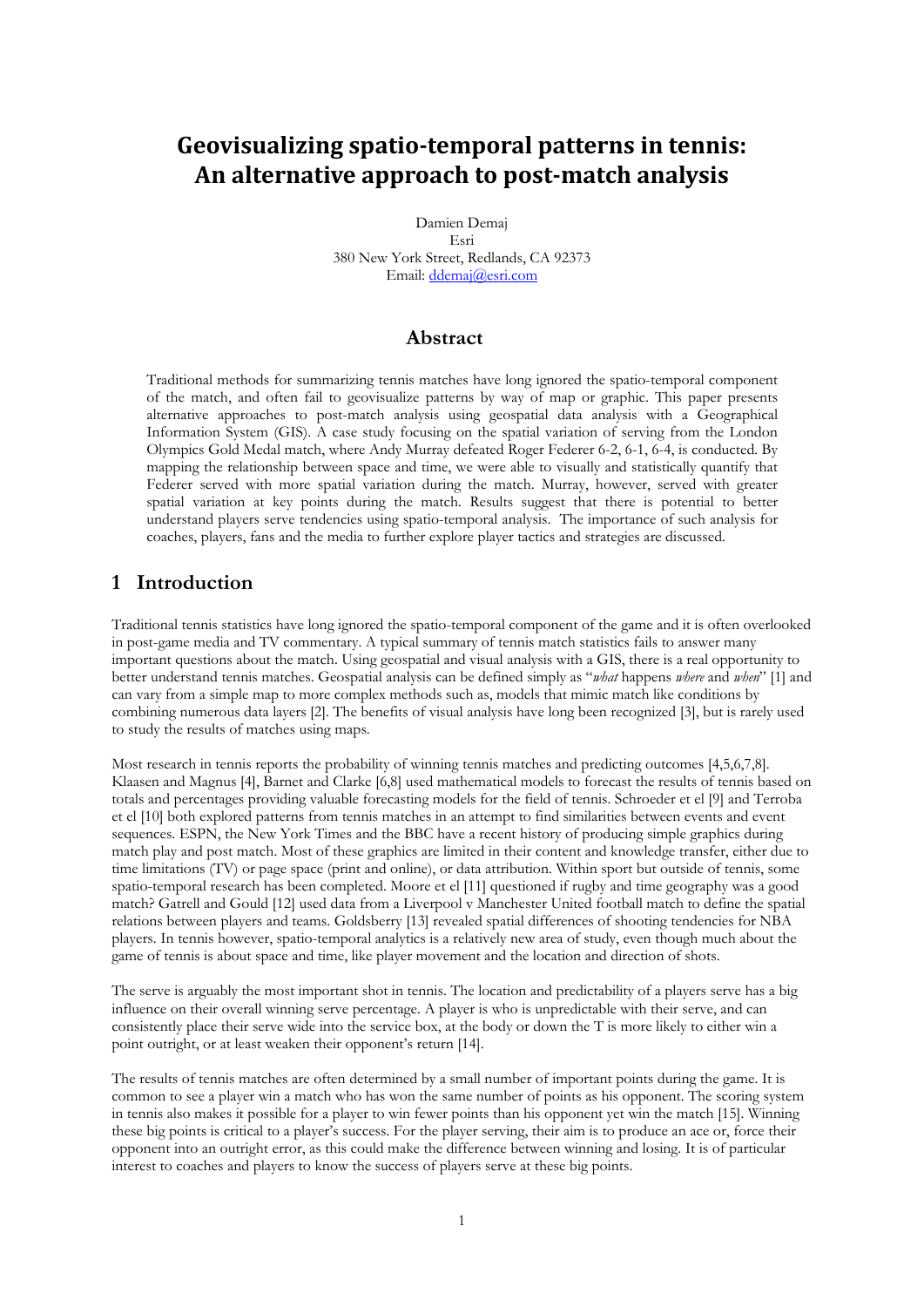This research focuses on using geospatial analytics and compelling maps to capture key serving patterns of each player. These maps have the potential to support the tactical preparation for players and coaches and allow them to better understand their opponent's probable serve tendencies through match analysis.

## **2 Methodology**

#### **2.1 Subjects**

The Olympic Gold Medal tennis match was played on Sunday, August 5<sup>th</sup>, 2012. Andy Murray defeated Roger Federer 6-2, 6-1, 6-4, in 1hr 56min. The match was played on Centre Court at Wimbledon. Roger Federer was the number 1 seed; Andy Murray was the number 4 seed. Both Federer and Murray appeared to be both playing without injury in the final. The roof remained opened at all times during the match, and the playing conditions appeared ideal for a grass court tennis match.

#### **2.2 Data Collection**

We collected 1706 discrete spatial points associated with the ball position using Esri's ArcScene 3D GIS visualization application. The data were collected from streaming video of the match and stored in a file geodatabase (Figure 1). This spatial accuracy of each point was recorded to  $+/-20$  cm (7.8 inches).



*Figure 1. The complete set of spatial data associated with the Gold Medal match. The red dots represent the player's stroke position and ball bounce. The green lines represent the direction of ball travel for each shot. By using GIS we were able to quickly capture, store and visualize the spatial point data from the match.*

For each ball location we were able to define an *x, y* location in relation to the court. A set of attributes associated with each event were collected and stored in the file geodatabase, including; who played the stroke, what type of stroke was played, who was serving etc. The table in Figure 1 displays a snapshot of the fields and field values from the file geodatabase.

At the time of research, Hawk-Eye data (which uses a series of fixed positioned tracking camera's to model the flight of the ball [16]) was not publically available. Many other content-based indexing systems have been tested and researched to retrieve data from sports matches [17]. Wang and Parameswaran [18] discuss some of the methods and issues with automated detection of events from sports video. Accurate ball detection and attribution from tennis videos still remain a challenge due to the relatively small, fast moving ball which when in motion blurs its shape. There are also many distractions during play that make automated ball detection difficult; such as line markings, players and court assets [17]. Given these limitations, the data collection process for this research was largely a manual one, however this allowed us to build a data model to specifically meet our requirements with an acceptable level of accuracy.

#### **2.3 Geospatial Analysis**

In order to demonstrate the effectiveness of geo-visualizing spatio-temporal data we conducted a case study to determine the following: Which player served with more spatio-temporal variation at important points during the match? As such, this analysis aims to identify where each player served and introduce spatial variation as a means of finding who the more predictable server was during the match. Furthermore, we will evaluate the relationship between where each player served and their success at important points during the match.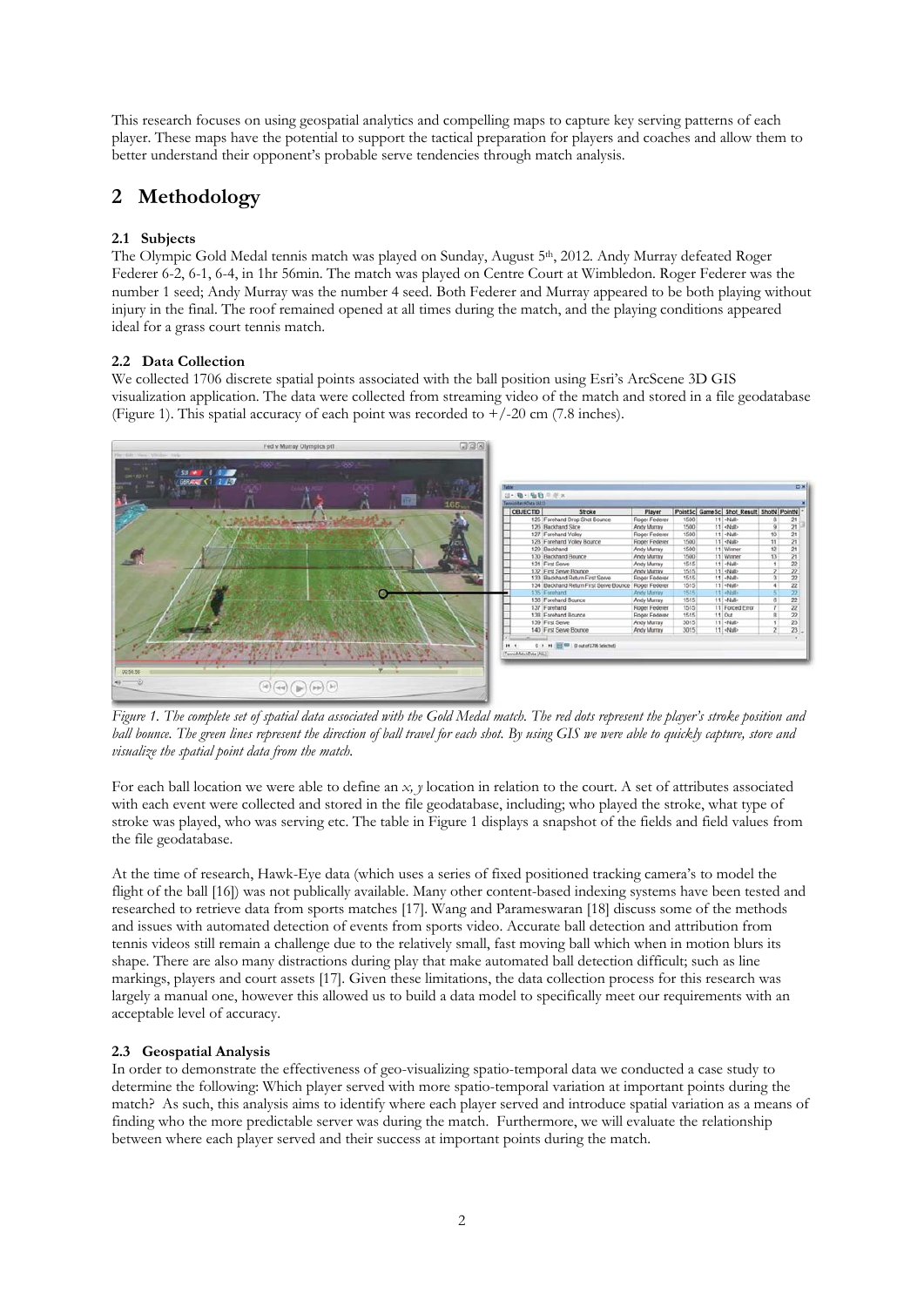To find out where each player served during the match we plotted the *x,y* coordinate of the serve bounce. A total of 86 points were mapped for Murray, and 78 for Federer. Only serves that landed in were included in the analysis. Visually we could see clusters formed by wide serves, serves into the body and serves hit down the T. The K Means algorithm [19] in the Grouping Analysis tool [20] in ArcGIS (Figure 2) enabled us to statically replicate the characteristics of the visual clusters. It enabled us to tag each point as either a wide serve, serve into the body or serve down the T. The organisation of the serves into each group was based on the direction of serve. Using the serve direction allowed us to know which service box the points belong to. Direction gave us an advantage over proximity as this would have grouped points in neighbouring service boxes.



*Figure 2 [20]. The K Means algorithm in the Grouping Analysis tool in ArcGIS groups features based on attributes and optional spatial temporal constraints.* 

To determine who changed the location of their serve the most we arranged the serve bounces into a temporal sequence by ranking the data according to the side of the net (left or right), by court location (deuce or ad court), game number and point number. The sequence of bounces then allowed us to create Euclidean lines (Figure 3) between  $p_1$  ( $x_1, y_1$ ) and  $p_2$  ( $x_2, y_2$ ),  $p_2$  ( $x_2, y_2$ ) and  $p_3$  ( $x_3, y_3$ ),  $p_3$  ( $x_3, y_3$ ) and  $p_4$  ( $x_4, y_4$ ) etc in each court location. It is possible to determine, with greater spatial variation, who was the more predictable server using the mean Euclidean distance between each serve location. For example, a player who served to the same part of the court each time would exhibit a smaller mean Euclidean distance than a player who frequently changed the position of their serve. The mean Euclidean distance was calculated by summing all of the distances linking the sequence of serves in each service box divided by the total number of distances.



*Figure 3. Calculating the Euclidean distance (shortest path) between two sequential serve locations to identify spatial variation within a player's serve pattern.*

To identify where a player served at key points in the match we assigned an importance value to each point based on the work by Morris [21]. The table in Figure 4 shows the importance of points to winning a game, when a server has 0.62 probability of winning a point on serve. This shows the two most important points in tennis are 30-40 and 40- Ad, highlighted in dark red. To simplify the rankings we grouped the data into three classes, as shown in Figure 4.

|                | Receiver's score |      |      |      |      |      |                                                |
|----------------|------------------|------|------|------|------|------|------------------------------------------------|
|                |                  | 0    | 15   | 30   | 40   | Ad   | <b>Important Points in Tennis</b>              |
| Server's score | 0                | 0.25 | 0.34 | 0.38 | 0.28 |      | Most important<br>Important<br>Least important |
|                | 15               | 0.19 | 0.31 | 0.45 | 0.45 |      |                                                |
|                | 30               | 0.11 | 0.23 | 0.45 | 0.73 |      |                                                |
|                | 40               | 0.04 | 0.10 | 0.27 | 0.45 | 0.73 |                                                |
|                | Ad               |      |      |      | 0.27 |      |                                                |

*Figure 4. The importance of points in a tennis match as defined by Morris. The data for the match was classified into 3 categories as indicated by the sequential colour scheme in the table (dark red, medium red and light red).*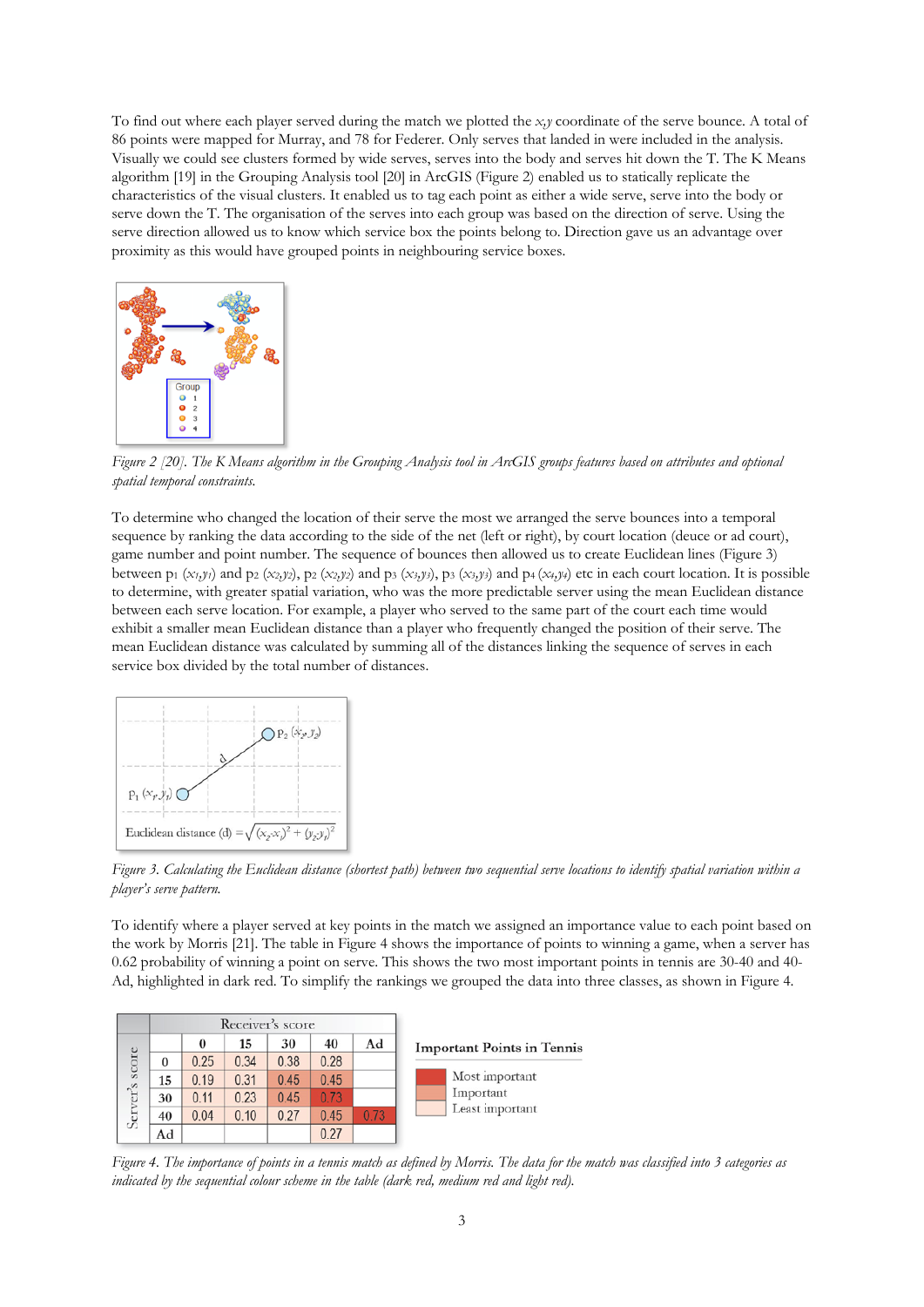In order see a relationship between outright success on a serve at the important points we mapped the distribution of successful serves and overlaid the results onto a layer containing the important points. If the player returning the serve made an error directly on their return, then this was deemed to be an outright success for the player. An ace was also deemed to be an outright success for the server.

# **3 Results**

Federer's spatial serve cluster in the ad court on the left side of the net was the most spread of all his clusters. However, he served out wide with great accuracy into the deuce court on the left side of the net by hugging the line 9 times out 10 (Figure 5). Murray's clusters appeared to be grouped overall more tightly in each of the service boxes. He showed a clear bias by serving down the T in the deuce court on the right side of the net. Visually there appeared to be no other significant differences between each player's patterns of serve.



*Figure 5. Mapping the spatial serve clusters using the K Means Algorithm. Serves are grouped according to the direction they were hit. The direction of each serve is indicated by the thin green trajectory lines. The direction of serve was used to statistically group similar serve locations.* 

By mapping the location of the players serve bounces and grouping them into spatial serve clusters we were able to quickly identify where in the service box each player was hitting their serves. The spatial serve clusters, wide, body or T were symbolized using a unique color, making it easier for the user to identify each group on the map. To give the location of each serve some context we added the trajectory (direction) lines for each serve. These lines helped link where the serve was hit from to where the serve landed. They help enhance the visual structure of each cluster and improve the visual summary of the serve patterns.

The Euclidean distance calculations showed Federer's mean distance between sequential serve bounces was 1.72 m (5.64 ft), whereas Murray's mean Euclidean distance was 1.45 m (4.76 ft). These results suggest that Federer's serve had greater spatial variation than Murray's. Visually, we could detect that the network of Federer's Euclidean lines showed a greater spread than Murray's in each service box. Murray served with more variation than Federer in only one service box, the ad service box on the right side of the net.



*Figure 6. A comparison of spatial serve variation between each player. Federer's mean Euclidean distance was 1.72m (5.64 ft) - Murrray's was 1.45m (4.76 ft). The results suggest that Federer's serve had greater spatial variation than Murray's*. *The lines of connectivity represent the Euclidean distance (shortest path) between each sequential service bounce in each service box.*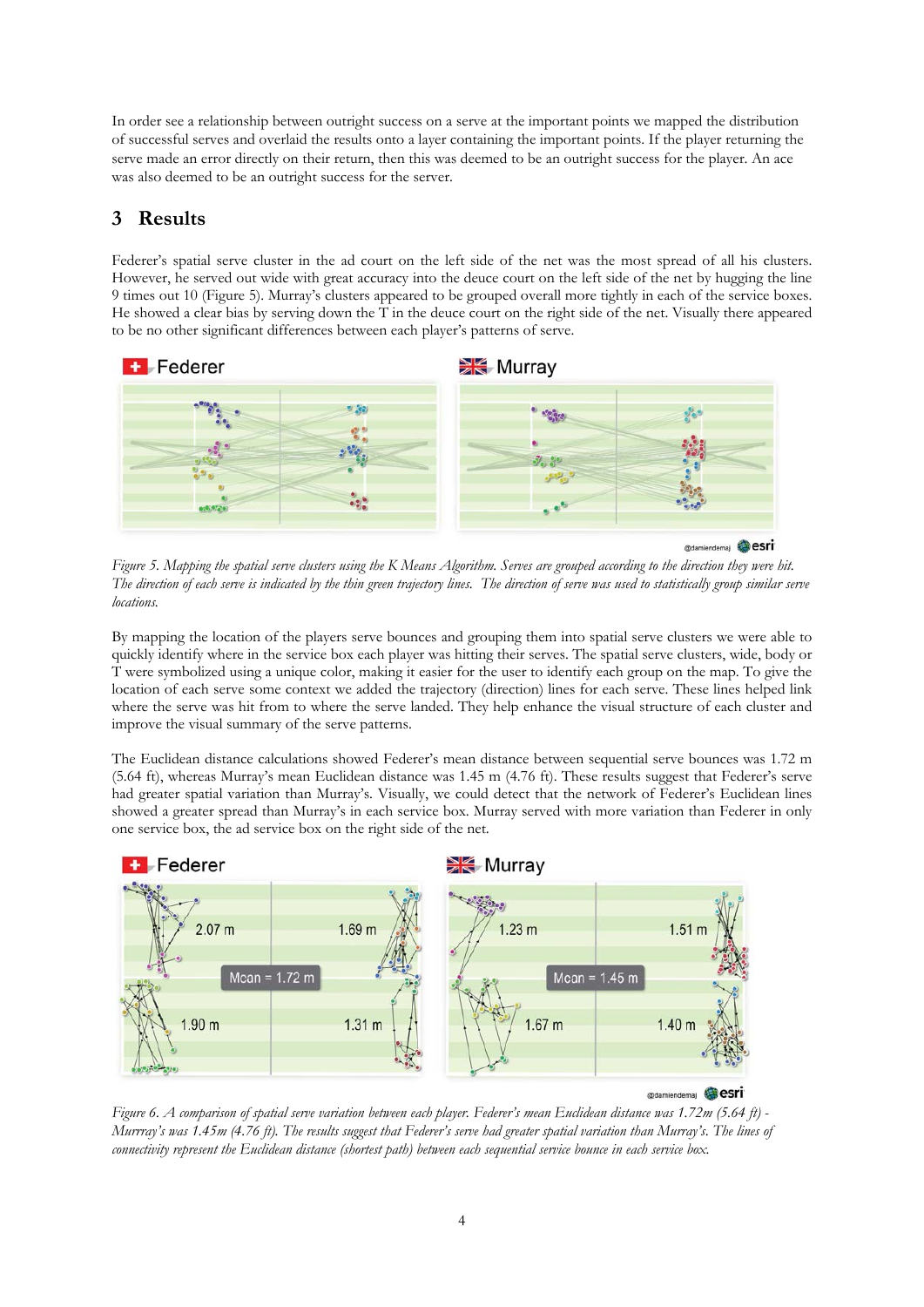The directional arrows in Figure 6 allow us to visually follow the temporal sequence of serves from each player in any given service box. We have maintained the colors for each spatial serve cluster (wide, body, T) so you can see when a player served from one group into another.

At the most important points in each game (30-40 and 40-Ad), Murray served out wide targeting Federer's backhand 7 times out of 8 (88%). He had success doing this 38% of the time, drawing 3 outright errors from Federer. Federer mixed up the location of his 4 serves at the big points across all of the spatial serve clusters, 2 wide, 1 body and 1 T. He had success 25% of the time drawing 1 outright error from Murray. At other less important points Murray tended to favour going down the T, while Federer continued his trend spreading his serve evenly across all spatial serve clusters (Figure 7).

The proportional symbols in Figure 7 indicate a level of importance for each serve. The larger circles represent the most important points in each game – the smallest circles the least important. The ticks represent the success of each serve. By overlaying the ticks on-top of the graduated circles we can clearly see a relationship between the success at big points on serve. The map also indicates where each player served.



*Figure 7. A proportional symbol map showing the relationship of where each player served at big points during the match, and their outright success at those points.*

The results suggest that Murray served with more spatial variation across the two most important point categories, recording a mean Euclidean distance of 1.73 m (5.68 ft) to Federer's 1.64 m (5.38 ft).

## **4 Discussion**

In this paper we presented the K Mean algorithm to statistically find and group similar spatial events. We used the Euclidean distance measure to quantify and represent spatial variation in a players serve. We also introduce the technique of feature overlay, where we laid two variables on-top of each other to visually explore their relationship. Given the vast range of geospatial analysis techniques that have been developed over the last century [1] there remain many tools, algorithms and methods that would be valuable for the analysis of tennis matches. For example, we could potentially detect if a players shot making tendencies were randomly distributed using the Nearest Neighbour technique [22]. We could summarize the direction of a player's groundstroke from either side of their body by calculating the linear directional mean of their shot.

We should exercise some caution about each players serving tendencies as a whole due to the very small data sample used in the study. The cluster analysis revealed that both players clearly target their opponents backhand when serving, as expected. Federer showed incredible accuracy with his wide serve to the deuce court on the left side of the net. The cluster analysis only revealed part of the serving strategies and patterns of each player. Further analysis revealed that Roger Federer appeared to serve with the most overall spatial variation on his serve during the match. Andy Murray, however, was the player with the most spatio-temporal variation of serve at key points. He also won a higher percentage of serves at key points in the match.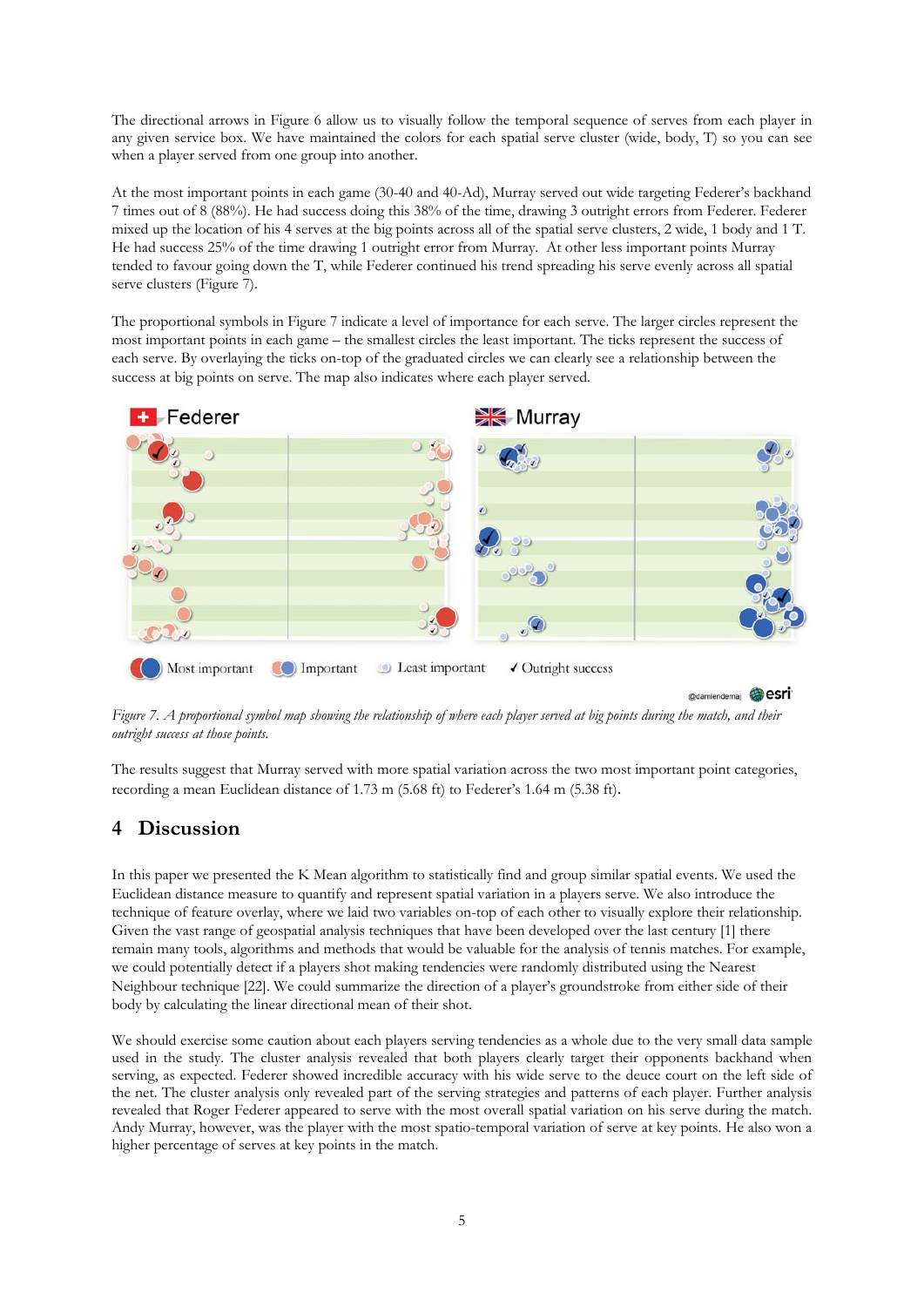The data collection process used for this analysis was not able to capture all important variables during the game including, speed and spin on the serve. Further serve analytics could be extended to include these important variables. Consideration must also be given to the weather, court surface, the physical and mental condition of a player and their form. Incorporating these factors into spatial modeling is a logical progression in sporting spatial analytics.

Tennis matches are spatio-temporal by nature and the search for patterns or anomalies in a match begins by mining the data that may lead to further exploration (Figure 8). Mapping these preliminary findings can raise further questions about the data. Using effective statistical analytics we can begin to quantify such initial visual observations. This statistical quantification not only provides strong support to an argument or hypothesis but, significantly reveals patterns providing us with increased understanding of a match. The analysis of space-time interactions is complex and numerous approaches exist, only some of which may be suitable for the analysis of tennis matches. Quantifying space-time relationships is a relatively new field and there is much work to do in this area to identify reliable models that accurately plot relationships between space and time.



*Figure 8. Future Work: igniting further exploration using visual analytics. The 3D visualization on the left is from of a study into the effectiveness of a player's second shot in the rally. The visualization on the right is from a study into the frequency of shots passing through a given point on the court.* 

## **5 Conclusion**

Successfully identifying patterns of behavior in sport in an on-going area of work [23], be that in tennis, football or basketball. This paper has introduced GIS to sports analytics and has provided a framework for future work in this area. The examples in this paper show that GIS can provide an effective means to geovisualize spatio-temporal sports data, in order to reveal potential new patterns within a tennis match. By incorporating space-time into our analysis we were able to focus on relationships between events in the match, not the individual events themselves. The results of our analysis were presented using maps. These visualizations function as a convenient and comprehensive way to display the results, as well as acting as an inventory for the spatio-temporal component of the match [3].

Ultimately players, coaches, the media and fans will determine to what extent geospatial analytics plays a role in tennis. Coaches, institutions or team captains assume responsibility for providing the most useful pre or post-game analytical message to players. In future this tactical message may include maps about where and when a player shows bias at particular points in a match. Visualizing these patterns and banking them to our memories could make the difference between winning and losing. TV broadcasters, have their own geospatial analytical requirements, like realtime delivery of such results. The message may need to be much simpler so it can be relayed through their commentators to the fans in a very small time frame. Fans demand analytics about the game, not only to better understand the results of a match, but so they can attempt to mimic the top player's patterns in their own game.

Expanding the scope of geospatial research in tennis relies on open access to reliable spatial data. At present, such data is not publically available from the governing bodies of tennis. An integrated approach with these organizations, players, coaches, and sports scientists would allow for further validation and development of geospatial analytics for tennis. The aim of this paper is to evoke a new wave of geospatial analytics in the game of tennis. Furthermore, to encourage statistics published on tennis to become more time and space aware to better improve the understanding of the game, for everyone.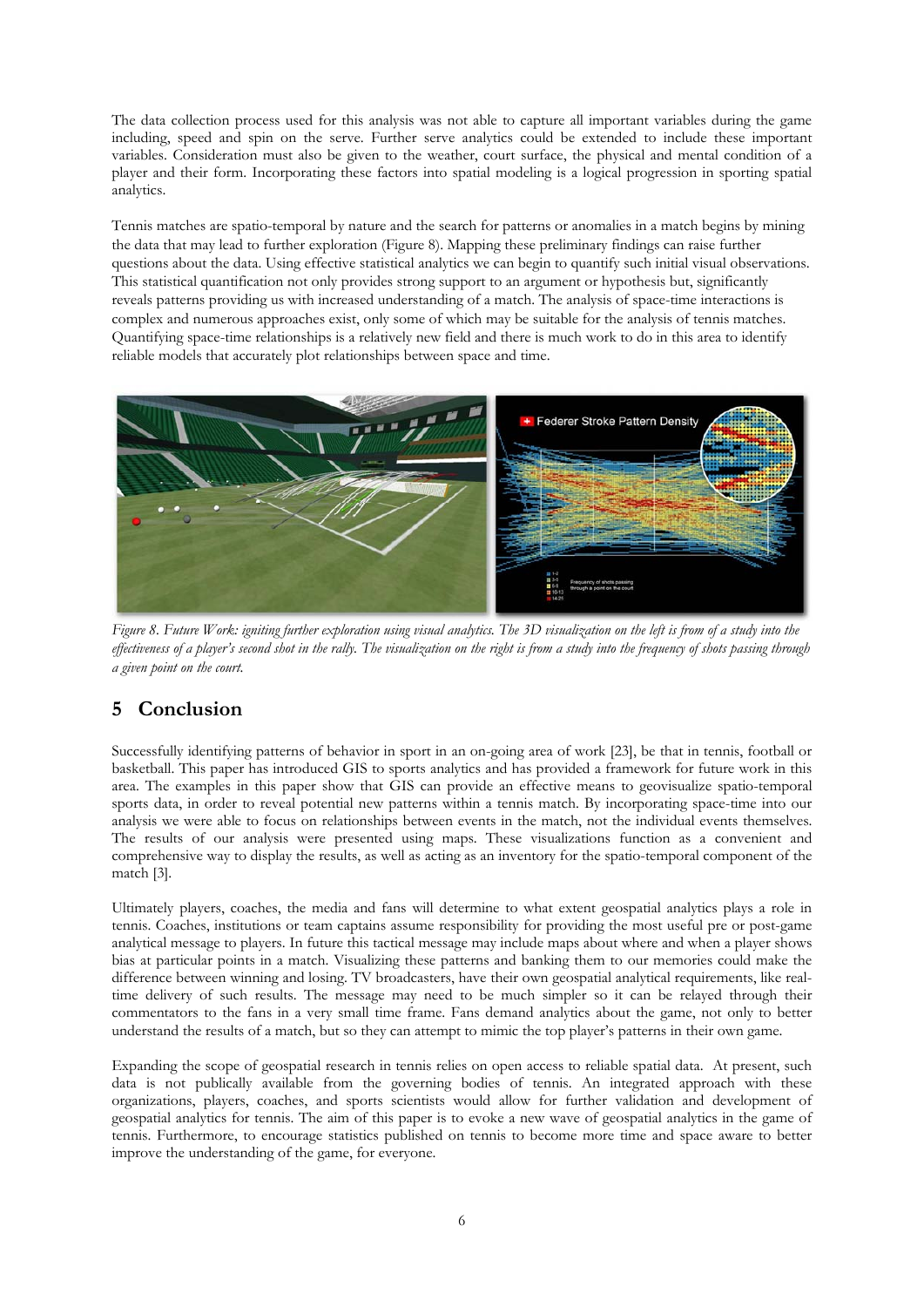## **References**

[1] M.J. Smith et el, "Geospatial Analysis, a comprehensive guide to principles, techniques and software tools", Matador, 2007.

[2] A. Mitchell, "The Esri guide to GIS Analysis", Esri Press, 1999.

[3] J. Bertin, "Semiology of Graphics: Diagrams, Networks, Maps", Esri Press, 2nd Edition, 2010.

[4] Franc J.G.M. Klaassen and Jan R. Magnus, "Forecasting the winner of a tennis match", European Journal of Operational Research, no. 148, pp. 257-267, Sept. 2003.

[5] J.K Vis et el, "Tennis Patterns: Player, Match and Beyond", In 22nd Benelux Conference on Artificial Intelligence (BNAIC 2010), Luxembourg, 25-26 October 2010.

[6] T. Barnett and S.R. Clarke, "Combining player statistics to predict outcomes of tennis matches", IMA Journal of Management and Mathematics, vol. 16, pp. 113-120, 2005.

[7] F. Radicchi, "Who is the best player ever? A complex network analysis of the history of professional tennis", PLoS ONE 6(2): e17249. doi:10.1371/journal.pone.0017249.

[8] T. Barnett and S.R. Clarke, "Using Microsoft Excel to model a tennis match", In Proceedings 6th Australian Conference on Mathematics and Computers in Sport, Bond University, pp. 63-68, 2002.

[9] B. Schroeder, "A methodology for pattern discovery in tennis rallys using the adaptive framework ANIMA", In Second International Workshop on Knowledge Discovery from Data Streams (IWKDDS), 2005.

[10] A. Terroba et el, "Tactical analysis modeling through data mining, Pattern discovery in racket sports", In International Conference on Knowledge Discovery and Information Retreival (KDIR 2010), 2010.

[11] A. Moore et el, "Sport and Time Geography: a good match?", Presented at the 15th Annual Colloquium of the Spatial Information Research Centre (SIRC 2003: Land, Place and Space), 2003.

[12] A. Gatrell and P. Gould, "A micro-geography of team games: graphical explorations of structural relations", Area, 11, 275-278.

[13] K. Goldsberry, "CourtVision: New Visual and Spatial Analytics for the NBA", In Proceedings MIT Sloan Sports Analytics Conference, 2012.

[14] United States Tennis Association, "Tennis tactics, winning patterns of play", Human Kinetics, 1st Edition, 1996.

[15] G. E. Parker, "Percentage Play in Tennis", In Mathematics and Sports Theme Articles, http://www.mathaware.org/mam/2010/essays/

[16] Hawk-Eye Innovations, http://www.hawkeyeinnovations.co.uk/

[17] J Ren, "Tracking the soccer ball using multiple fixed cameras", Computer Vision and Image Understanding, vol. 113, pp. 633-642, 2009.

[18] J.R. Wang and N. Parameswaran, "Survey of Sports Video Analysis: Research Issues and Applications", In Proceedings of the Pan-Sydney area workshop on Visualization, pp.87-90, 2005.

[19] J. A. Hartigan and M. A. Wong, "Algorithm AS 136: A K-Means Clustering Algorithm", Journal of the Royal Statistical Society. Series C (Applied Statistics), vol. 28, No. 1, pp. 100-108, 1979.

[20] ArcGIS Resources Help 10.1, http://resources.arcgis.com/en/help/main/10.1/index.html -/Grouping\_Analysis/005p00000051000000/

[21] C. Morris, "The most important points in tennis", In Optimal Strategies in Sports, vol 5 in Studies and Management Science and Systems, , North-Holland Publishing, Amsterdam, pp. 131-140, 1977.